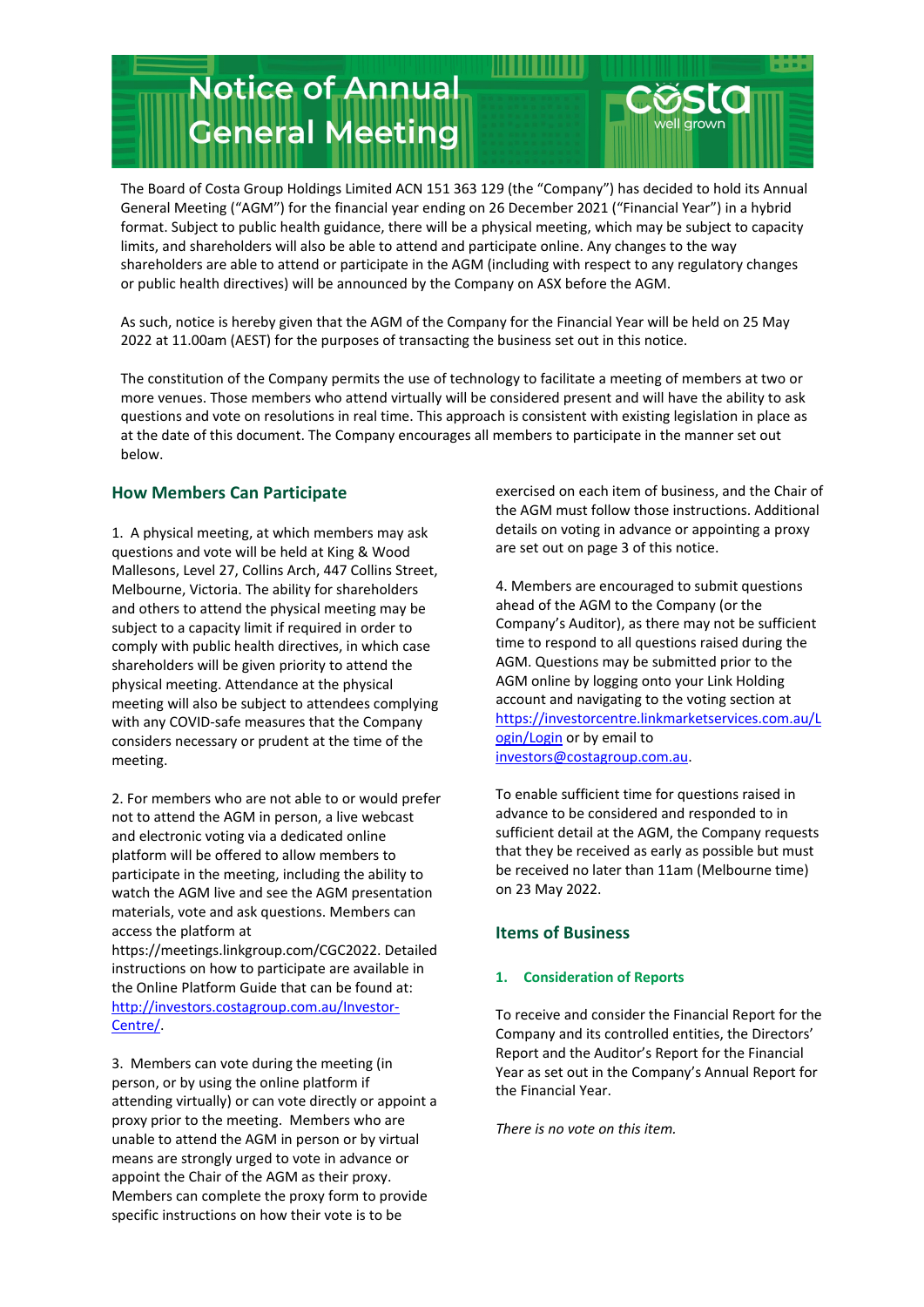

# **2. Remuneration Report**

To consider, and if thought appropriate, pass the following resolution as an advisory resolution:

"*That the Remuneration Report (set out in the Directors' Report) for the financial year ended 26 December 2021 be adopted.*"

Please see the explanatory notes and voting exclusion statement for this resolution on page 5.

#### **3. Re-election of Janette Kendall as a Director**

To consider, and if thought appropriate, pass the following resolution as an ordinary resolution:

"*That Janette Kendall be re-elected as a Director of the Company.*"

Please see the explanatory notes for this resolution on page 6.

#### **4. Re-election of Dr Jane Wilson AO as a Director**

To consider, and if thought appropriate, pass the following resolution as an ordinary resolution:

"*That Dr Jane Wilson AO be re-elected as a Director of the Company.*"

Please see the explanatory notes for this resolution on page 6.

## **5. Election of Harry Debney as a Director**

To consider, and if thought appropriate, pass the following resolution as an ordinary resolution:

"*That Harry Debney be elected as a Director of the Company.*"

Please see the explanatory notes for this resolution on page 7.

#### **6. Increase in Non-Executive Directors' Fee Pool**

To consider, and if thought appropriate, pass the following resolution as an ordinary resolution:

*"That, in accordance with ASX Listing Rule 10.17 and article 10.8 of the Company's Constitution and for all other purposes, the maximum aggregate remuneration payable to Non-Executive Directors of the Company by way of Directors' fees per annum be increased by \$400,000 from \$1,200,000 to a* 

*maximum of \$1,600,000, with effect from and including 25 May 2022."* 

Please see the explanatory notes and voting exclusion statement for this resolution on pages 7- 8.

# **7. Managing Director's Calendar Year 2022 ("CY22") STI Performance Rights**

To consider, and if thought appropriate, pass the following resolution as an ordinary resolution:

*"That for the purposes of ASX Listing Rule 10.14 and for all other purposes, approval is hereby given for the grant of performance rights (and any resulting issue or transfer of shares in the Company) to the Chief Executive Officer and Managing Director, Mr Sean Hallahan under the Company's CY22 short term incentive plan, in accordance with the terms of that plan and as described in the Explanatory Notes."*

Please see the explanatory notes and voting exclusion statement for this resolution on pages 8- 13.

### **8. Managing Director's CY22 LTI Options**

To consider, and if thought appropriate, pass the following resolution as an ordinary resolution:

*"That for the purposes of ASX Listing Rule 10.14 and for all other purposes, approval is hereby given for the grant of options (and any resulting issue or transfer of shares in the Company) to the Chief Executive Officer and Managing Director, Mr Sean Hallahan, under the Company's CY22 long term incentive plan, in accordance with the terms of that plan and as described in the Explanatory Notes."*

Please see the explanatory notes and voting exclusion statement for this resolution on pages 8- 13.

By order of the Board.

D Thomas

David Thomas Company Secretary 22 April 2022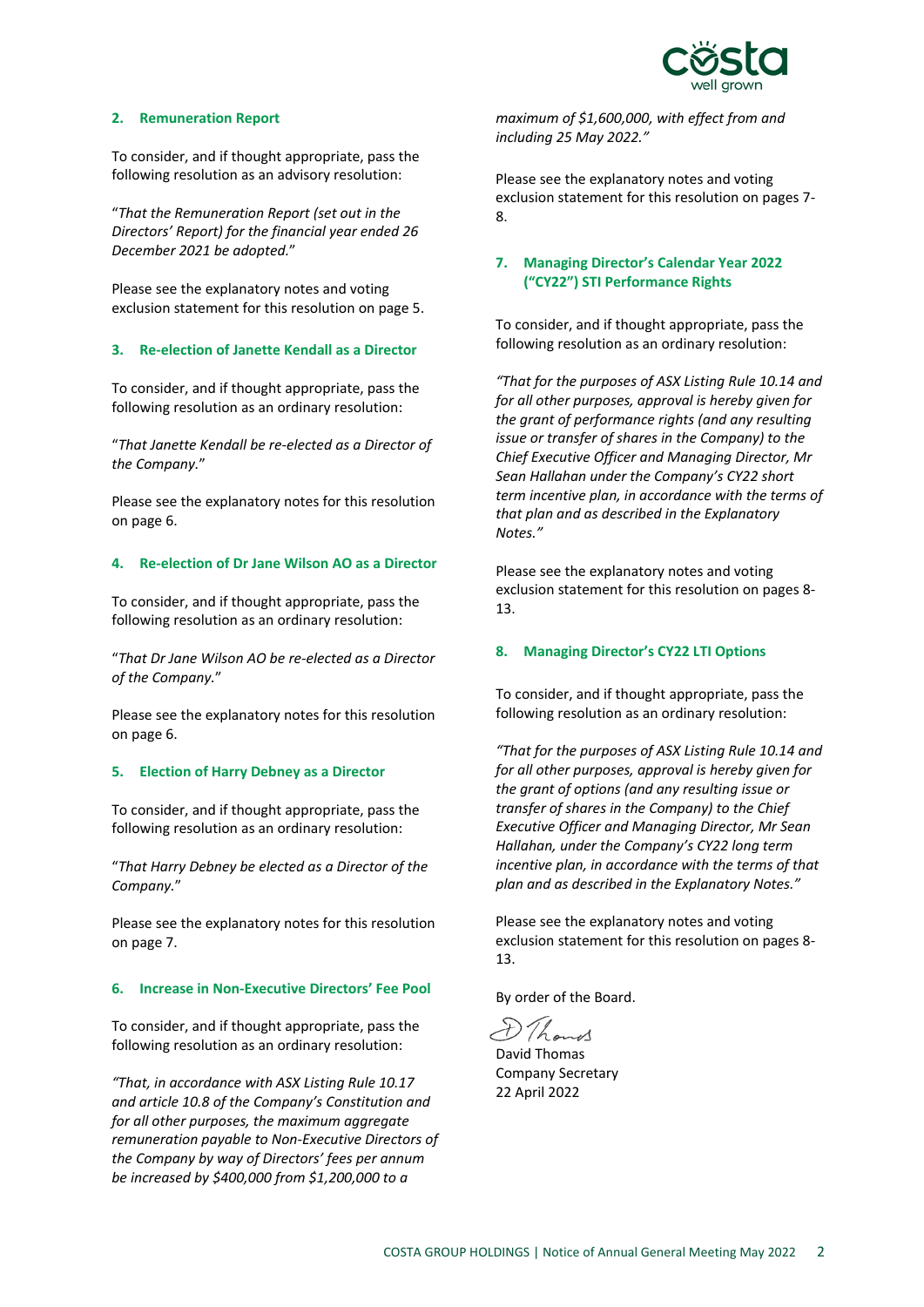

# **Information regarding voting**

### **1. Entitlement to attend and vote**

In accordance with Regulation 7.11.37 of the *Corporations Regulations 2001* (Cth) and ASX Settlement Operating Rule 5.6.1, the Directors have determined that a shareholder's entitlement to vote at the AGM is as set out in the Company's share register as at 7:00pm (Melbourne time) on 23 May 2022. In the case of joint shareholders, all holders may attend the AGM but only one holder may vote at the AGM in respect of the relevant shares (including by proxy). If more than one joint holder is present, and more than one of the joint holders votes in respect of the relevant shares, only the vote of the joint holder whose name stands first in the register in respect of the relevant shares is counted. A corporate shareholder may appoint one or more persons to act as its representative(s), but only one representative may exercise the corporate shareholder's powers at any one time.

*Transactions involving shares in the Company registered after 7:00pm (Melbourne time) on 23 May 2022 will be disregarded in determining the shareholders entitled to attend and vote at the AGM.*

## **2. Vote or appoint a proxy prior to the AGM**

*Voting form:* Shareholders who have registered a preference for electronic communication will be able to access an electronic voting form that will enable a direct vote or a proxy appointment. A voting form will accompany this notice if you receive paper-based communications.

*Appointing a proxy:* If you are entitled to attend and vote at the AGM, you may appoint**:**

- a person; or
- if the shareholder is entitled to cast two or more votes at the AGM, two persons,

as your proxy or proxies to attend and vote for you at the AGM. A "person" can be an individual or a body corporate; if you appoint a body corporate as a proxy, that body corporate will need to ensure that it appoints an individual as its corporate representative to exercise its powers at the AGM and provide satisfactory evidence of the appointment of its corporate representative prior to the commencement of the AGM, in accordance with the instructions set out in Note 3 below. A proxy need not be a shareholder.

*Maximum of two proxies*: You may appoint a maximum of two proxies and may state on the proxy form what proportion or number of your votes each proxy is being appointed to exercise. If you appoint two proxies and do not specify the proportion or number of votes each proxy may exercise, each of the proxies may exercise half of your votes.

*Deadline for receipt*: The Company must receive at least 48 hours before the AGM (ie. by 11:00am (Melbourne time) on 23 May 2022):

- your completed voting form; and
- if you sign under power of attorney or corporate representative, that power of attorney or corporate representative appointment or a certified copy of it.

Any voting form received after this deadline will be invalid.

*How to send*: The voting form (and any authority appointing an attorney or corporate representative) must be:

- sent by post to the Company's registry: Costa Group Holdings Limited C/ - Link Market Services Limited Locked Bag A14 Sydney South NSW 1235 Australia
- sent by fax to the Company's registry on +61 2 9287 0309; or
- lodged online at www.linkmarketservices.com.au.

*How and when a proxy must vote*: If the

appointment of a proxy specifies the way the proxy is to vote on a particular resolution:

- if the proxy is not the Chair of the AGM, the proxy need not vote on a poll but if the proxy does so, the proxy must vote as directed (subject to any applicable voting restrictions); and
- if the proxy is the Chair of the AGM, the proxy must vote on a poll and must vote as directed.

## *Default to the Chairman of the meeting:* If:

- a shareholder has appointed a proxy other than the Chair of the AGM; and
- the shareholder's proxy either:
	- o is not recorded as attending the AGM; or
	- o attends the AGM but does not vote on the resolution,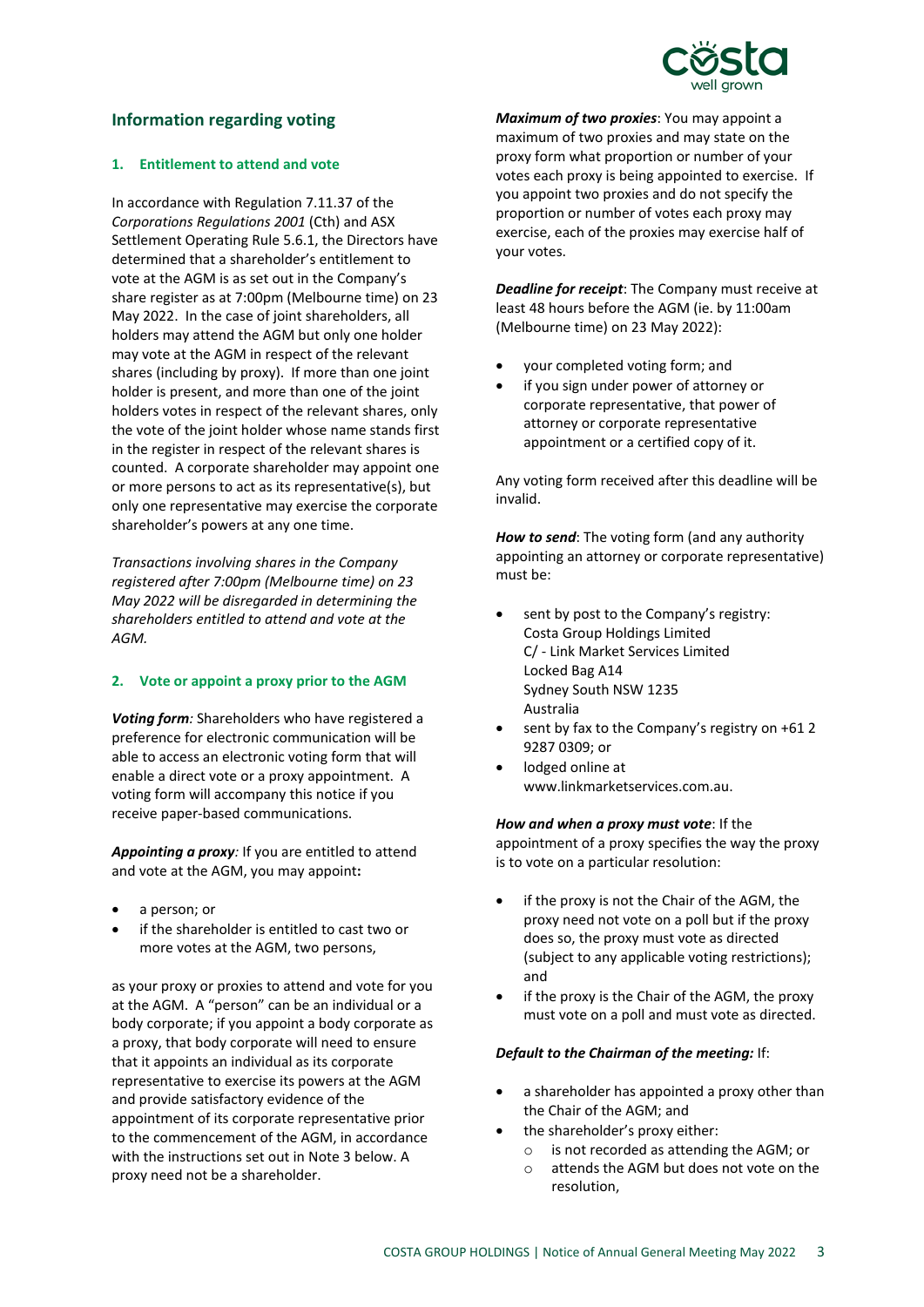

then the Chair of the AGM will, before voting on the resolution closes, be taken to have been appointed as the proxy for that shareholder for the purposes of voting on that resolution. In these circumstances, the Chair of the AGM must vote in accordance with any written direction of that shareholder.

## *Directing proxy votes:*

We encourage shareholders who are appointing proxies to direct their proxies how to vote on each resolution by crossing either a "For", "Against", or "Abstain" box before lodging their proxy form so that, subject to any applicable voting exclusions, their proxy will vote on their behalf in accordance with their instructions.

The Chair intends to vote undirected proxies on, and **in favour** of, all the proposed resolutions.

If there is a change in how the Chair intends to vote undirected proxies, the Company will make an announcement to the market.

## **3. Body corporate representative**

Any corporation wishing to appoint a person to act as representative at the AGM may do so by providing that person with:

- a "Certificate of Appointment of Corporate Representative", the form for which can be obtained from the Company's registry; or
- a letter or certificate authorising the person to act as the corporation's representative in accordance with the corporation's constitution; or
- a copy of the resolution appointing the representative, certified by a secretary or director of the corporation.

#### **4. Voting**

Voting on all resolutions set out in this notice of meeting will be conducted by poll. Upon a poll, every shareholder who is present in person or by proxy, representative or attorney will have one vote for each share held by that shareholder.

#### **5. Annual Report information**

The Company's Annual Report for the Financial Year is being sent to shareholders who have elected to receive an Annual Report. A copy of the Company's Annual Report is available to shareholders upon request and can be viewed at [http://investors.costagroup.com.au/investor-centre](http://investors.costagroup.com.au/investor-centre/?page=latest-reports) or an electronic or printed copy can be requested from the Company's registry.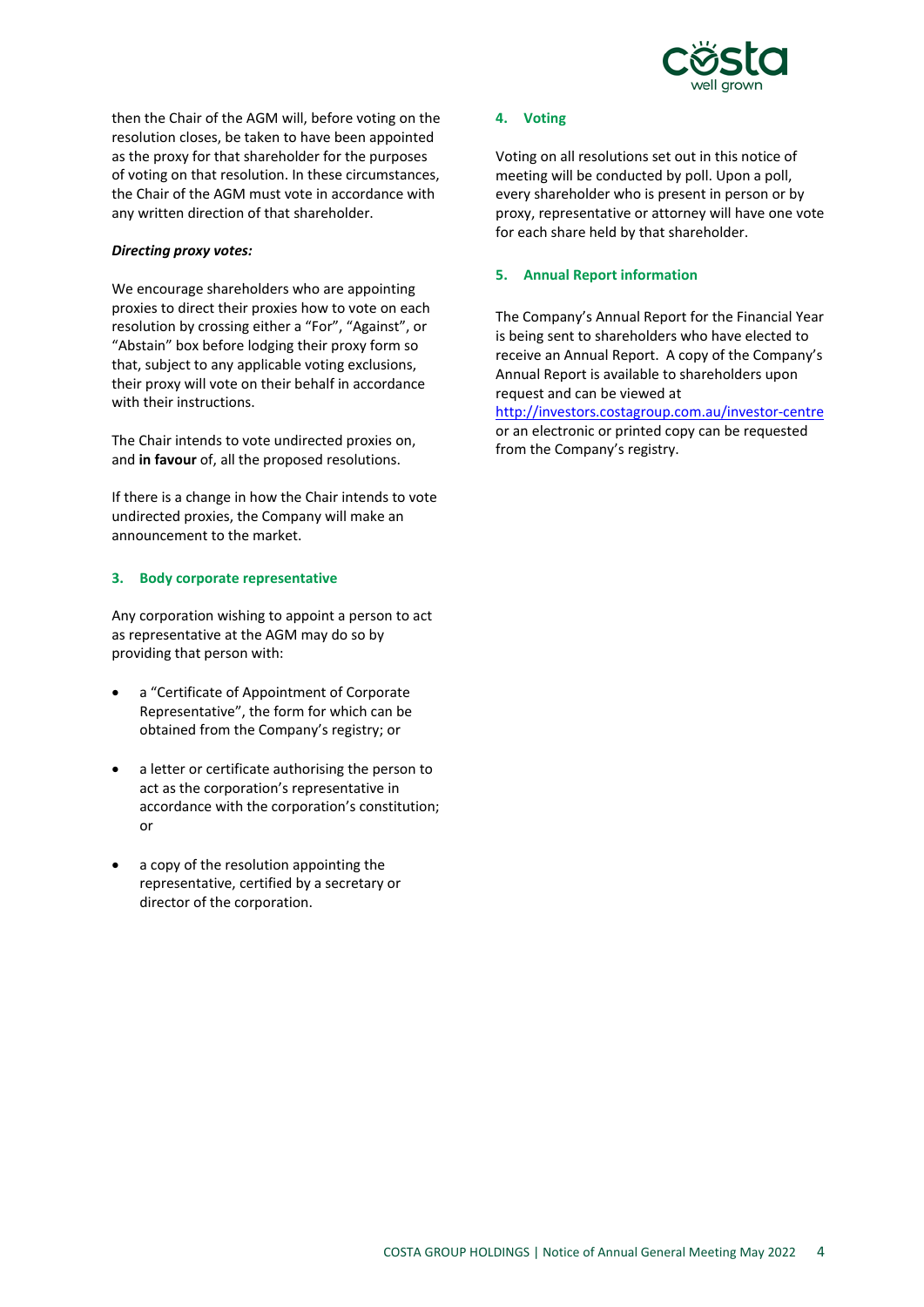

# **Explanatory notes on the business to be transacted at the AGM**

### **Item 1 – Consideration of Reports**

The Financial Report for the Company and its controlled entities, the Directors' Report and the Auditor's Report for the Financial Year as set out in the Company's Annual Report for the Financial Year will be presented for consideration at the AGM. Shareholders will be given a reasonable opportunity to ask the Auditor questions about the conduct of the audit and the content of the Auditor's report.

#### **Item 2 – Remuneration Report**

In accordance with the *Corporations Act 2001 (Cth)* ("**Corporations Act**"), the Company is required to present the Company's Remuneration Report to shareholders for consideration and adoption at the AGM. The Remuneration Report is located on pages 36 to 48 of the Company's Annual Report for the Financial Year and is also available on the Company's website www.costagroup.com.au.

The Remuneration Report:

- explains the structure of and rationale behind the Company's remuneration practices and the link between the remuneration of employees and the Company's performance;
- sets out remuneration details for each director and each other member of the Company's key management personnel; and
- confirms that the basis for remunerating nonexecutive Directors is distinct from the basis for remunerating executives, including executive Directors.

The remuneration framework adopted by the Board is designed to attract and retain key talent, reward the achievement of strategic objectives and align rewards with the creation of shareholder wealth. Where appropriate, the Company obtains independent input to confirm the appropriateness of these arrangements. Shareholders will have a reasonable opportunity to ask questions and comment on the Remuneration Report at the AGM. The vote on this resolution is advisory only and does not bind the Directors or the Company. Nevertheless, the Board will take into account the outcome of the vote when considering the future remuneration arrangements of the Company. Further, under the Corporations Act if at least 25% of the votes cast on this resolution and the relevant resolution at next year's AGM are voted against adoption of the Remuneration Report and next

year's remuneration report, the Company will be required to put to shareholders a resolution proposing the calling of an extraordinary general meeting at which all Directors of the Company (other than the Managing Director) will cease to hold office and stand for re-election ("**Spill Resolution**"). In these circumstances, the Spill Resolution would need to be considered at next year's AGM.

#### **Directors' recommendation**

Noting that each Director has a personal interest in their own remuneration from the Company as described in the Remuneration Report, the Board recommends that shareholders vote **in favour** of the resolution in Item 2.

#### *Voting Exclusion – Item 2*

A vote must not be cast (in any capacity) on the resolution in Item 2, by or on behalf of a member or former member of the Company's key management personnel (including the Directors), details of whose remuneration are included in the Remuneration Report ("**KMP**") or their closely related parties, whether as a shareholder or as a proxy, except that a vote may be cast on the resolution in Item 2 by a KMP, or a closely related party of a KMP, if:

- the vote is cast by a proxy for a person entitled to vote, and that person has directed the KMP or their closely related party (as proxy) how to vote on the item on the voting form; or
- the Chair of the AGM, as proxy for a person entitled to vote, votes in accordance with an express authority on the voting form to vote undirected proxies as the Chair sees fit even if the resolution is connected directly or indirectly with the remuneration of a member of the KMP.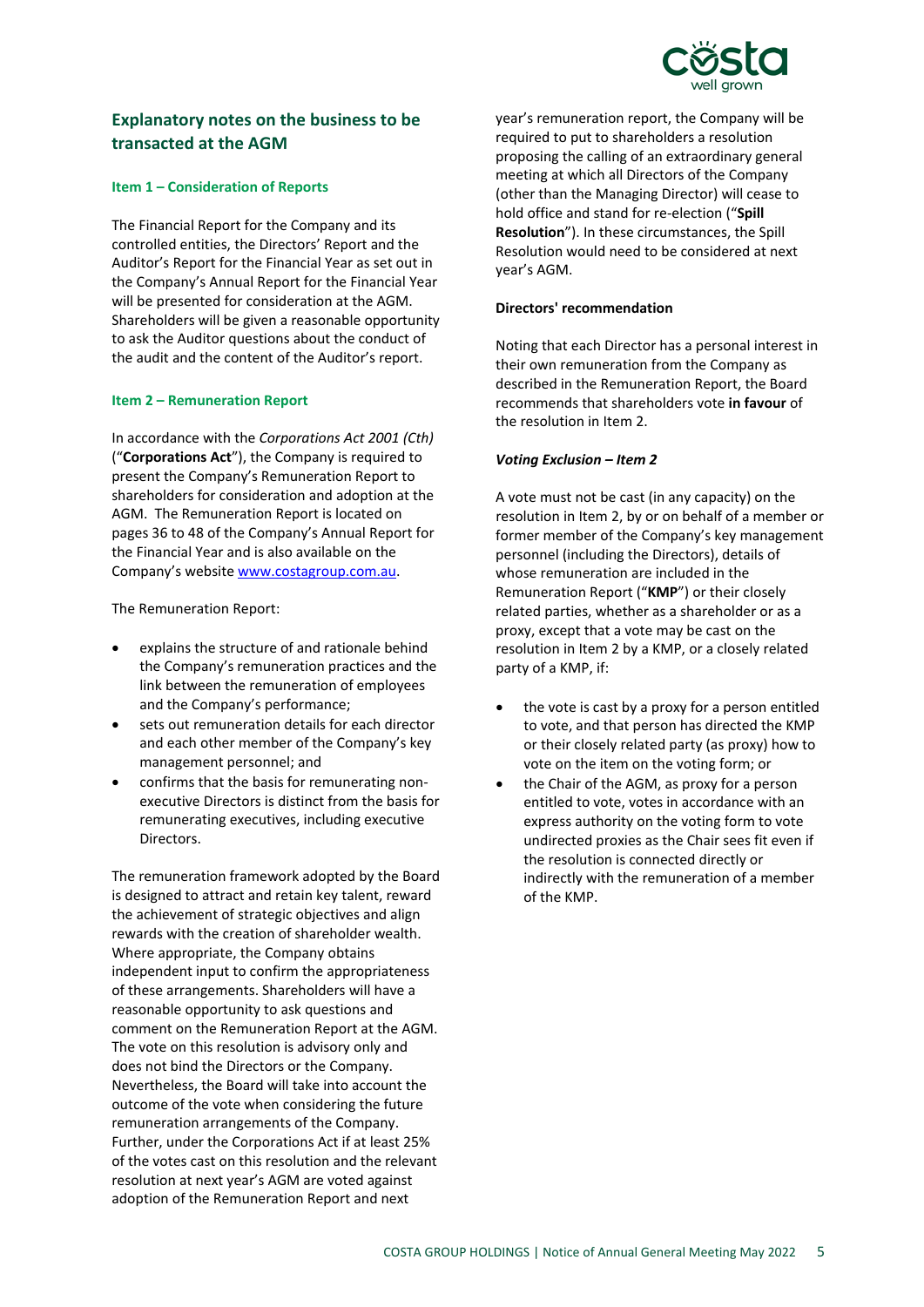



**Item 3 – Re-election of Janette Kendall as a Director**

In accordance with article 10.3 of the Company constitution and ASX Listing Rule 14.4, Janette Kendall retires by rotation and offers herself for reelection. If re-elected, Janette will be appointed for a term that commences from the conclusion of this year's AGM and concludes at the conclusion of the Company's AGM in 2025 (a period of approximately 3 years).

Director since 11 October 2016. Member of the Audit and Risk Committee, Horticultural Innovation and Technology Committee and Nomination Committee.

Janette has held various senior management roles in her career including Senior Vice President of Marketing at Galaxy Entertainment Group in Macau, China; Executive General Manager of Marketing at Crown Melbourne; General Manager, Pacific Brands; Managing Director of emitch Limited; and Managing Director of Clemenger Digital and Clemenger Proximity. Janette is currently a non-executive director of Vicinity Centres, Tabcorp Holdings, Visit Victoria and KM Property Funds.

Janette was previously a director of Nine Entertainment Ltd (to December 2018), Wellcom Group Ltd (to November 2019) and Australian VenueCo (to December 2021) and Chair of the Melbourne Theatre Company Foundation (to December 2020).

#### **Directors' recommendation**

The Board undertakes a regular review of its performance, policies and practices. The review includes an assessment of the performance of each Director, their experience and skills. This is taken into account by the Board in determining whether to endorse Directors standing for re-election and anyone offering themselves for election as a Director. The Directors (with Ms Kendall abstaining) recommend that you vote in favour of the resolution in Item 3.



**Item 4 – Re-election of Dr Jane Wilson AO as a Director**

In accordance with article 10.3 of the Company constitution and ASX Listing Rule 14.4, Dr Jane Wilson AO retires by rotation and offers herself for re-election. If re-elected, Jane will be appointed for a term that commences from the conclusion of this year's AGM and concludes at the conclusion of the Company's AGM in 2025 (a period of approximately 3 years).

Director since 1 April 2019. Member of the Remuneration and Human Resources Committee, Horticultural Innovation and Technology Committee and Nomination Committee. Dr Wilson holds a medical degree from The University of Queensland and a Master of Business Administration from Harvard Business School.

She is Co-Chair of the Federal Government's Australian Advisory Board on Technology and Healthcare Competitiveness. She is also a director of Rugby Australia and ASX listed Transurban Ltd and Sonic Healthcare Ltd. In the early 2000s Dr Wilson was the Inaugural Chair of Horticulture Australia and served on the Council of Rural Research & Development Corporations' Chairs.

## **Directors' recommendation**

The Board undertakes a regular review of its performance, policies and practices. The review includes an assessment of the performance of each Director, their experience and skills. This is taken into account by the Board in determining whether to endorse Directors standing for re-election and anyone offering themselves for election as a Director. The Directors (with Dr Wilson abstaining) recommend that you vote in favour of the resolution in Item 4.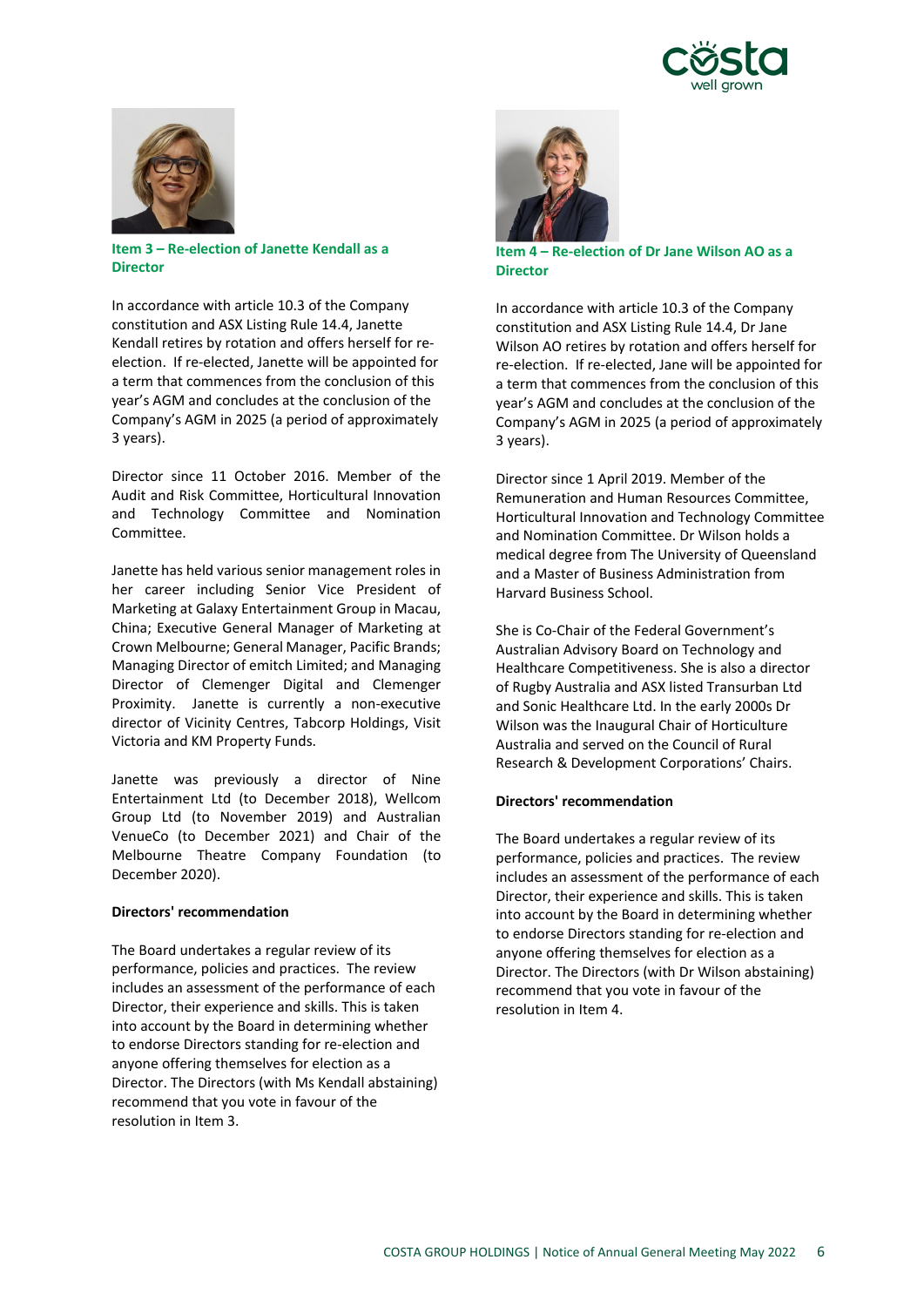



**Item 5 – Election of Harry Debney as a Director**

Given that Harry Debney has been appointed as a Director since the last annual general meeting of the Company, he must now be elected in accordance with article 10.7 of the Company's constitution. If elected, he will be appointed for a term that commences from the conclusion of this year's AGM and concludes at the conclusion of the Company's AGM in 2025 (a period of approximately 3 years).

Non-Executive Director since 1 July 2021. Chair of the Horticultural Innovation and Technology Committee and member of the Nomination Committee.

Harry was formerly the Company's CEO (from 2010) and Managing Director (from 2015) until his retirement from the Company's executive team in March 2021. During his time as CEO, Harry oversaw the transition of the business from a privately owned company to its listing on the Australian Securities Exchange. Prior to joining Costa, Harry spent 24 years at Visy Industries, including eight years as Chief Executive Officer. During this time, he substantially grew the Visy business, both organically and through acquisitions.

Harry is currently a Non-executive director of Kogan.com Ltd and Lite n' Easy Pty Ltd.

## **Directors' recommendation**

The Board undertakes a regular review of its performance, policies and practices. The review includes an assessment of the performance of each Director, their experience and skills. This is taken into account by the Board in determining whether to endorse Directors standing for re-election and anyone offering themselves for election as a Director. The Directors (with Mr Debney abstaining) recommend that you vote in favour of the resolution in Item 5.

# **Item 6 - Increase in Non-Executive Directors' Fee Pool**

The maximum aggregate amount payable as remuneration to Non-Executive Directors (**Fee Pool**) was last approved by shareholders at \$1,200,000 per annum. The Board seeks approval in accordance with ASX Listing Rule 10.17 and article 10.8(a) of the Company's Constitution to increase the Fee Pool by \$400,000 to \$1,600,000 per annum.

The current Fee Pool has not been increased since the Company was listed on the ASX in 2015. Since that time, the size and complexity of the Company have grown substantially, the size of the Board has increased and fees paid to Non-executive Directors have increased in line with market movements. As a result, there is now only approximately 10% headroom in the Fee Pool and there is not scope to appoint any further directors if considered appropriate.

The Board is therefore seeking approval from shareholders to increase the Fee Pool:

- a) to reflect the changes in the roles and responsibilities of Non-Executive Directors as a result of increased scope and complexity of the Company's operations and due to evolving governance, legal and regulatory obligations;
- b) to ensure that the Company remains able to attract and retain directors of appropriate skill and experience, including allowing for future increases to current fees to align with market competitive rates;
- c) to allow room in the Fee Pool for the appointment of an additional Non-Executive Director in the event that such an appointment is required to ensure that the Board has the appropriate mix of skills and experience in order to properly discharge its duties; and
- d) to facilitate orderly Board succession planning, whereby new directors may be appointed prior to retirement of existing directors. This may result in short term increases in the size of the Board and the total fees payable to directors.

Details of fees paid to Non-Executive Directors for the year ended 26 December 2021 are provided on pages 44 to 45 of the Company's 2021 Annual Report. The current annual Board and Committee fees paid to Non-Executive Directors are disclosed on page 42 of the Company's 2021 Annual Report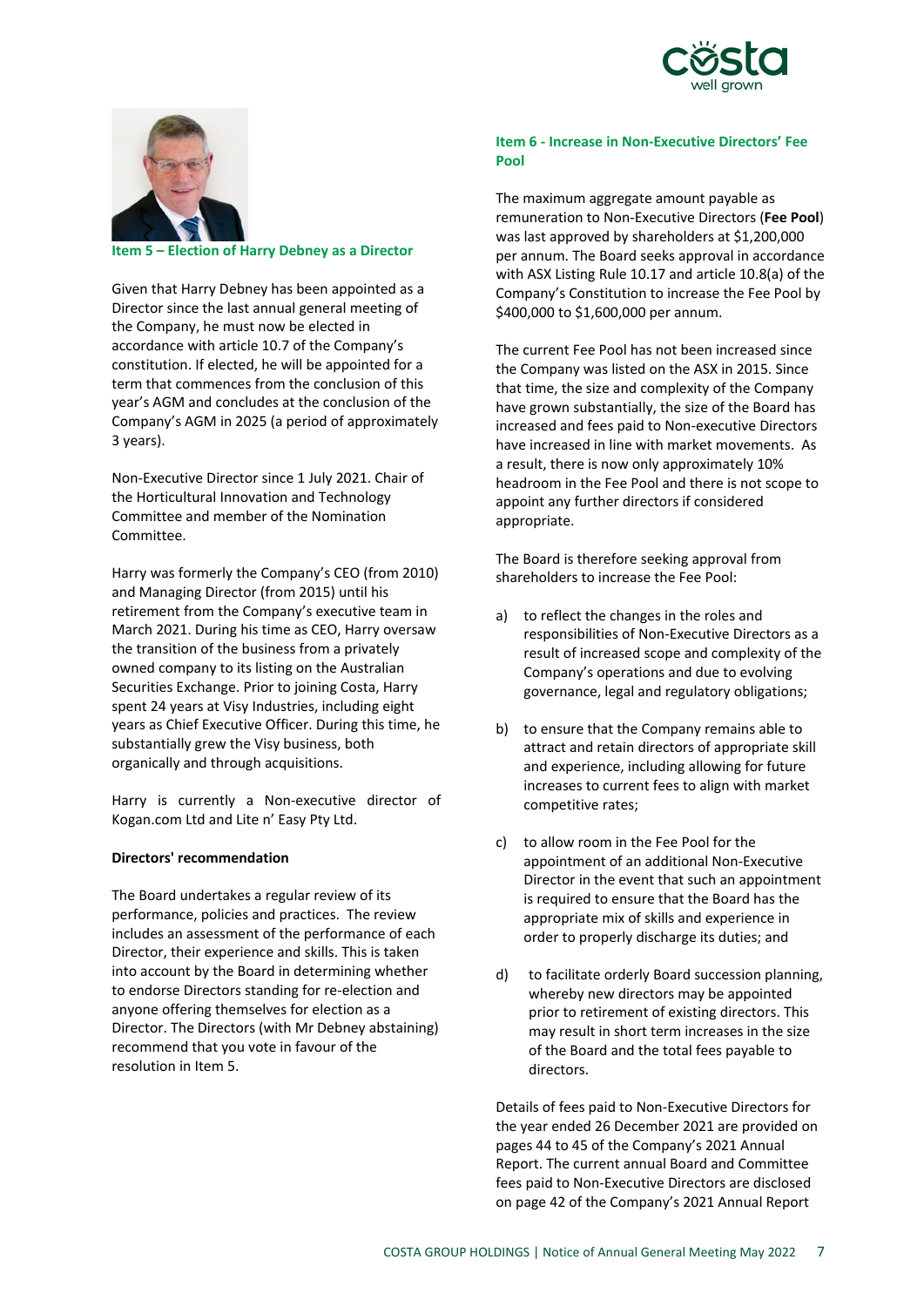

and there are no proposals to change these annual fees during 2022. If shareholder approval is obtained for the increase in the Fee Pool, the increase will take effect from the date of this meeting but if shareholder approval is not obtained, the Fee Pool will remain at \$1,200,000. The Board is satisfied that the proposed Fee Pool is in line with the fee pool applicable to peer companies with similar revenue and that the proposed increase is reasonable and appropriate for the reasons outlined above.

No securities have been issued to any Non-Executive Director of the Company under ASX Listing Rules 10.11 or 10.14 at any time within the last three years<sup>[1](#page-7-0)</sup>.

#### **Directors' recommendation**

As Non-Executive Directors have an interest in the resolution contained in Item 6, the Directors have not made a recommendation on this resolution.

#### *Voting Exclusion – Item 6*

The Company will disregard any votes cast in favour of the resolution in Item 6 by or on behalf of a Director or an associate of a Director. However, this does not apply to a vote cast in favour of the resolution in Item 6 by:

- (a) a person as proxy or attorney for a person entitled to vote on the resolution in accordance with a direction given to the proxy or attorney to vote on the resolution in that way; or
- (b) the Chair of the AGM, as proxy or attorney for a person entitled to vote on the resolution in Item 6, in accordance with a direction given to the Chair to vote on the resolution as the Chair decides; or
- (c) a holder acting solely in a nominee, trustee, custodial or other fiduciary capacity on behalf of a beneficiary provided the following conditions are met:
	- (i) the beneficiary provides written confirmation to the holder that the beneficiary is not excluded from voting, and is not an associate of a person excluded from voting, on the resolution; and

(ii) the holder votes on the resolution in accordance with directions given by the beneficiary to the holder to vote in that way.

In addition, a vote must not be cast on Item 6 by a member of the Company's KMP or a closely related party of a KMP, acting as proxy for a person entitled to vote, if their appointment does not specify the way the proxy is to vote on Item 6. This restriction on voting undirected proxies does not apply to the Chair of the AGM acting as proxy for a person entitled to vote on Item 6 because the Company's proxy appointment expressly authorises the Chair of the AGM to exercise undirected proxies.

# **Items 7 and 8 – Managing Director's entitlement to securities under CY22 remuneration package**

The Board has set Mr Hallahan's remuneration package with the aim of ensuring that Mr Hallahan's remuneration package is market competitive, reasonable and creates adequate incentives for both short term and long term financial performance, strategic growth and creation of shareholder value.

Mr Hallahan's current remuneration package, for CY22, is comprised of:

- (a) total fixed remuneration of \$867,000;
- (b) a short term incentive opportunity of \$390,150 at CY22 target earnings performance (with a maximum of \$606,900, if stretch targets and personal metrics are achieved); and
- (c) a long term incentive opportunity comprising long term incentive options with a value of \$303,450 $^2$  $^2$ , subject to shareholder approval being obtained,

being a total of \$1,560,600 if CY22 target earnings are achieved (and a maximum of \$1,777,350 if stretch targets are achieved).

The non-executive Directors have concluded that the remuneration package for Mr Hallahan (including the proposed grant of securities under the short term incentive ("**STI**") Plan and the long term incentive ("**LTI**") Plan) for CY22 are reasonable and appropriate having regard to the circumstances

<span id="page-7-0"></span> <sup>1</sup> *Harry Debney has received securities within the past 3 years under listing rule 10.14 when acting in his capacity as Managing Director and CEO of the Company.*

<sup>2</sup> *Total value of LTI Options to be issued to Mr Hallahan as part of the CY22 LTI Plan, as at the date that the LTI Options were approved by the Board being 21 February 2022.*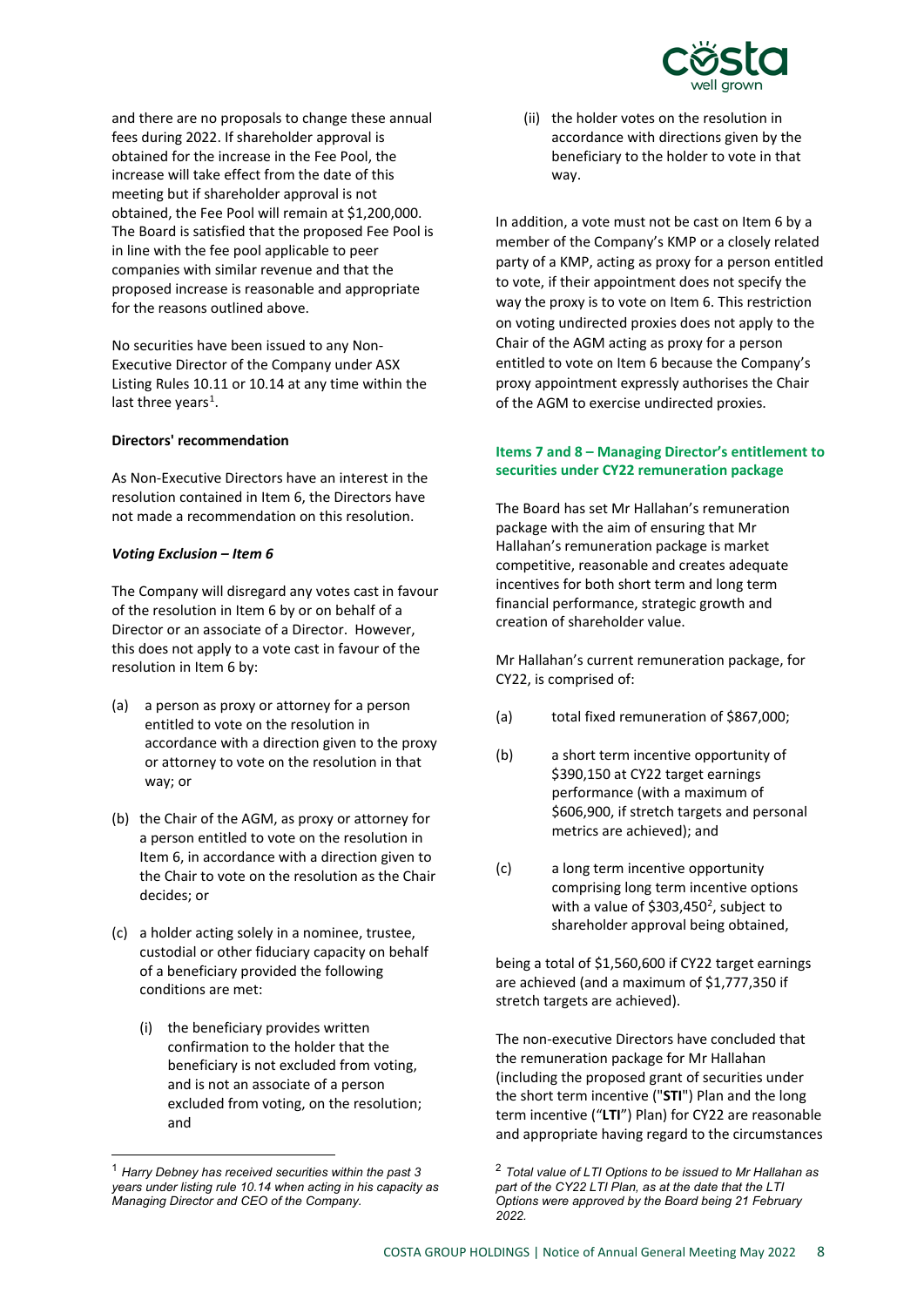

of the Company and the duties and responsibilities of Mr Hallahan. The Performance Rights granted under the STI Plan and Options granted under the LTI Plan will provide an additional incentive to Mr Hallahan to drive company-wide performance and strengthens alignment between Mr Hallahan and ordinary shareholders.

Accordingly, the non-executive directors recommend that shareholders vote **in favour** of the resolutions in Items 7 and 8.

# **Why the Company is seeking approval – Items 7 and 8**

Under the ASX Listing Rules, the Company must seek shareholder approval to grant securities to any director of the Company under an employee incentive scheme. Accordingly, as the deferred component of the Company's CY22 STI Plan involves performance rights and the Company's CY22 LTI Plan involves options, the Company seeks approval for Mr Hallahan's participation in both the deferred component of the CY22 STI Plan (Item 7) and the CY22 LTI Plan (Item 8) and subsequently, any resulting issue or transfer of shares in the Company to Mr Hallahan. Details of the CY22 STI Plan and CY22 LTI Plan are set out below.

Details of any securities issued to Mr Hallahan under the CY22 STI Plan and CY22 LTI Plan will be published in the annual report of the Company relating to the period in which they have been issued, together with a note that approval of the issue was obtained under ASX Listing Rule 10.14. For the purposes of ASX Listing Rule 10.15.2, Mr Hallahan falls within Listing Rule 10.14.1 due to his role as a director of the Company.

Any additional persons referred to in ASX Listing Rule 10.14 who become entitled to participate in the CY22 STI Plan or CY22 LTI Plan after the resolutions in Items 7 and 8 are approved and are not named in this notice of meeting will not participate in the relevant plan until approval is obtained under ASX Listing Rule 10.14.

# **Managing Director's CY22 STI Performance Rights – Item 7**

Under the CY22 STI Plan, Mr Hallahan is entitled to an STI award. At target, the STI award will be equal to 45% of his total fixed remuneration ("**TFR**"), with an opportunity to receive a maximum STI award equal to 70% of his TFR.

The exact amount of the STI award which Mr Hallahan will receive, if any, will be subject to performance measures linked to the Company's financial performance and Mr Hallahan's individual performance over the financial year, with the maximum STI award only being realised if a specified stretch target is achieved. The performance measures will be set by the Board each year. Consistent with the prior year's STI Plan, CY22 STI targets are based on financial performance relative to Board determined budgets (as to 80%) and personal components (as to 20%). Financial measures are EBIT (before SGARA) and cashflow generation. The individual performance measures for CY22 relate to key business drivers, which have been set by the Board and include measures related to safety, people and leadership, and delivery of a strategic plan.

Where Mr Hallahan becomes entitled to receive an STI award, it will be paid in the following way:

- (a) two thirds of the STI award will be paid in cash following the end of the performance year; and
- (b) one third of the STI award will be deferred for 12 months in the form of performance rights granted under the Company's CY22 STI Plan ("**STI Performance Rights**").

Mr Hallahan has not previously been allocated any performance rights under the CY22 STI Plan, but 54,857 performance rights have previously been allocated at no cost to Mr Hallahan under prior year STI plans.

# **Terms of the STI Performance Rights – Item 7**

The STI Performance Rights will automatically vest on 1 March 2024, however they will lapse if prior to vesting, Mr Hallahan ceases to be an employee and the Board determines that he is not a "good leaver" under the terms of the CY22 STI Plan. Once vested, the STI Performance Rights may be exercised by Mr Hallahan at any time prior to 1 March 2026, and each STI Performance Right will provide the right to receive one ordinary share in the Company.

In addition to conveying a right to receive an ordinary share in the Company, each of the STI Performance Rights will convey a right to receive cash payments equal to the value of the dividends paid by the Company from time to time on one ordinary share during the period the Performance Right is held.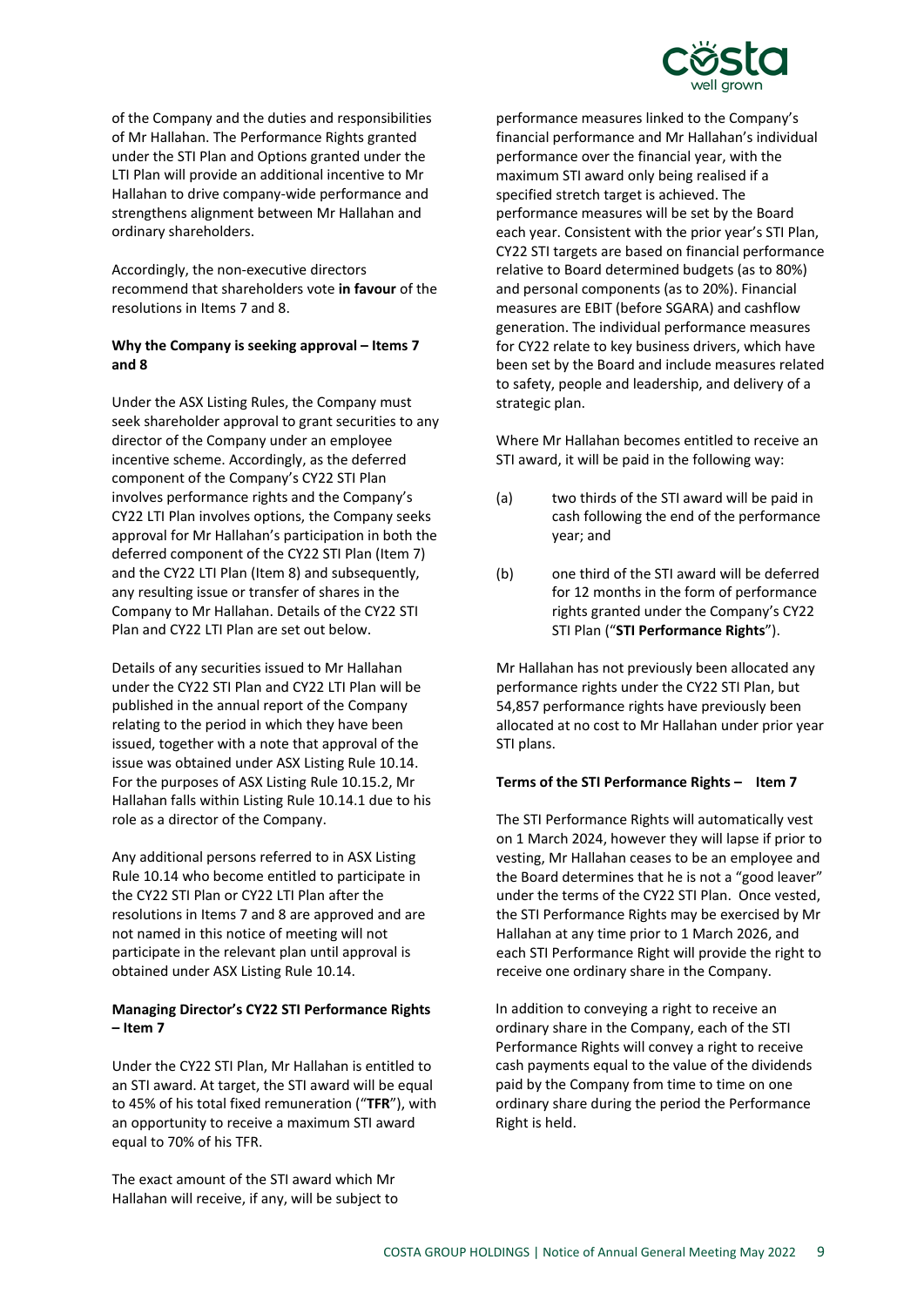

# **Managing Director's CY22 LTI Options – Item 8**

Mr Hallahan is also eligible to participate in the Company's CY22 LTI Plan with a three year performance period commencing from 27 December 2021 to the end of the Company's 2024 financial year ("**Performance Period**"). The threeyear Performance Period is consistent with performance periods adopted for previous LTI plans.

Under the CY22 LTI Plan, Mr Hallahan is entitled to receive options to acquire ordinary shares in the Company ("LTI Options") valued at \$[3](#page-9-0)03,450<sup>3</sup>, being 35% of his total fixed remuneration for CY22. Based on an independent valuation conducted by Ernst & Young, which valued each LTI Option at \$0.89, Mr Hallahan is entitled to receive 340,955 LTI Options under the CY22 LTI Plan. The number of LTI Options that vest at the end of the Performance Period will depend on the Company's performance during the Performance Period against performance hurdles which have been set by the Board, being an earnings per share ("**EPS**") hurdle and a strategic growth hurdle. Consistent with the performance hurdles adopted for the previous LTI plans, when setting the

# **Terms of the LTI Options – Item 8**

Key terms of the LTI Options are as follows:

performance hurdles for the CY22 LTI Plan the Board considered that:

- dual measures provide a more balanced approach than relying on a single measure;
- a strategic growth hurdle that drives sustainable long term value creation, via strategic growth and diversification, remains suitable during this stage of the Company's growth cycle; and
- as the Company does not have direct competitors in the ASX, comparative measures such as relative total shareholder return measured against a selected comparison group are less suitable measures of shareholder return than an EPS hurdle.

Accordingly, the Board adopted an EPS hurdle and a strategic growth hurdle for the CY22 LTI Plan.

Mr Hallahan has not previously been allocated any LTI Options under the CY22 LTI Plan, but 969,955 LTI Options have previously been allocated at no cost to Mr Hallahan under prior year LTI plans, with exercise prices ranging from \$2.39 to \$7.37.

| Exercise price    | \$2.96 per LTI Option, being the volume weighted average price of an ordinary fully paid<br>share in the capital of the Company recorded on the ASX over the 10 ASX trading day<br>period ending on the day prior to the commencement of the Performance Period.                                                                                                   |                                             |  |
|-------------------|--------------------------------------------------------------------------------------------------------------------------------------------------------------------------------------------------------------------------------------------------------------------------------------------------------------------------------------------------------------------|---------------------------------------------|--|
| <b>EPS hurdle</b> | Vesting of 75% of the LTI Options ("EPS Options") will be subject to a performance hurdle<br>based on the Company's Earnings Per Share compound annual growth rate ("CAGR") over<br>the Performance Period against the thresholds that were set by the Board prior to<br>approving the grant of the LTI Options, with performance and vesting outcomes as follows: |                                             |  |
|                   | <b>Company's EPS CAGR over Performance Period</b>                                                                                                                                                                                                                                                                                                                  | Percentage of EPS Options that<br>will yest |  |
|                   | Less than the minimum EPS growth threshold                                                                                                                                                                                                                                                                                                                         | 0%                                          |  |
|                   | Equal to the minimum EPS growth threshold                                                                                                                                                                                                                                                                                                                          | 50%                                         |  |
|                   | Greater than the minimum EPS growth threshold,                                                                                                                                                                                                                                                                                                                     | 50%-100%, on a straight line sliding        |  |
|                   | up to the maximum EPS growth threshold                                                                                                                                                                                                                                                                                                                             | scale                                       |  |
|                   | At or above the maximum EPS growth threshold                                                                                                                                                                                                                                                                                                                       | 100%                                        |  |
|                   |                                                                                                                                                                                                                                                                                                                                                                    |                                             |  |

The EPS growth thresholds set by the Board for the Performance Period are considered commercially sensitive by the Board and will accordingly be disclosed in the Remuneration Report published in respect of the year in which the EPS Options are tested.

-

*Options were approved by the Board being 21 February 2022.* 

<span id="page-9-0"></span><sup>3</sup> *Total value of LTI Options to be issued to Mr Hallahan as part of the CY22 LTI Plan, as at the date that the LTI*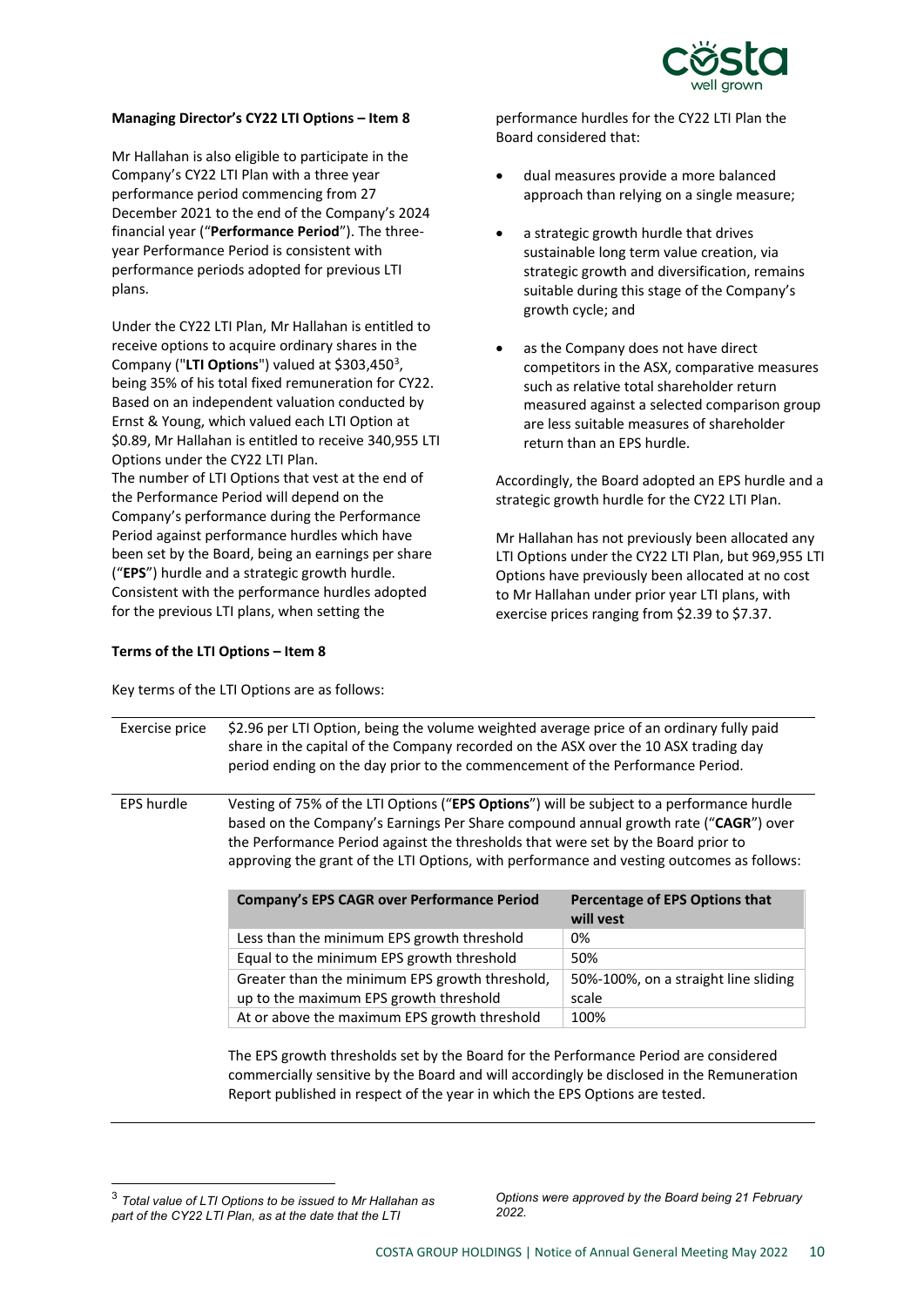

|                            | The Board retains discretion to adjust the calculation of EPS (for example, to exclude the<br>impact of significant events that may occur during the Performance Period). EPS will be<br>measured using NPAT-S.                                                                                                                                                 |
|----------------------------|-----------------------------------------------------------------------------------------------------------------------------------------------------------------------------------------------------------------------------------------------------------------------------------------------------------------------------------------------------------------|
| Strategic<br>growth hurdle | Vesting of 25% of the LTI Options ("Growth Target Options") will be subject to a<br>performance hurdle based on geographic and category diversification and growth designed<br>to support sustainable long term value creation linked to return on capital.                                                                                                     |
|                            | The number of Growth Target Options that vest will be determined by the Board (with the<br>CEO abstaining) based on the Company's performance during the Performance Period<br>against the growth and diversification targets set by the Board.                                                                                                                 |
| Entitlements               | Each vested LTI Option entitles the holder to acquire one fully paid ordinary share in the<br>Company, for an exercise price of \$2.96.                                                                                                                                                                                                                         |
|                            | LTI Options will not carry rights to dividends or voting rights prior to vesting.                                                                                                                                                                                                                                                                               |
| Option<br>exercise         | Vested LTI Options must be exercised within the 2 year period from the vesting date of the<br>options until 1 March 2027 ("Expiry Date").                                                                                                                                                                                                                       |
|                            | Upon vesting and prior to the Expiry Date, Mr Hallahan can exercise the LTI Options by<br>either:                                                                                                                                                                                                                                                               |
|                            | providing the Company with an exercise notice that specifies the number of LTI<br>Options to be exercised, together with payment of the exercise price in respect of<br>those exercised LTI Options; or                                                                                                                                                         |
|                            | electing a cashless exercise in respect of some or all of his LTI Options.                                                                                                                                                                                                                                                                                      |
|                            | If Mr Hallahan pays the exercise price, he will be issued with one share per exercised LTI<br>Option. If he elects a cashless exercise, he will be issued with a lower number of shares,<br>calculated in accordance with the following formula:                                                                                                                |
|                            | (A minus B) divided by C, where:                                                                                                                                                                                                                                                                                                                                |
|                            | A = Number of shares to which each vested LTI Option relates (ie. 1) x Number of vested LTI<br>Options exercised x C                                                                                                                                                                                                                                            |
|                            | B = Number of vested LTI options exercised x Exercise price                                                                                                                                                                                                                                                                                                     |
|                            | $C$ = Market price per share, being an amount equal to the volume weighted average price of<br>a share recorded on the ASX over the 10 ASX trading days immediately preceding the date<br>on which the market price is to be calculated or, if no sale occurred during such period, the<br>last sale price of a share recorded on the ASX prior to that period. |
| Sale<br>restriction        | 50% of shares delivered on the exercise of the vested LTI Options will be subject to a<br>restriction period (during which the shares cannot be sold or otherwise dealt with) which<br>will end on the earlier of:                                                                                                                                              |
|                            | (i)<br>12 months following vesting; and                                                                                                                                                                                                                                                                                                                         |
|                            | (ii)<br>the date that Mr Hallahan ceases employment with the Company.                                                                                                                                                                                                                                                                                           |
| Service<br>conditions      | If Mr Hallahan ceases employment before his LTI Options vest due to termination for cause,<br>all of his unvested LTI Options will lapse at cessation.                                                                                                                                                                                                          |
|                            | Where Mr Hallahan ceases employment for any other reason (which generally includes<br>"good leaver" circumstances such as death or disability), a pro-rata number of unvested LTI                                                                                                                                                                               |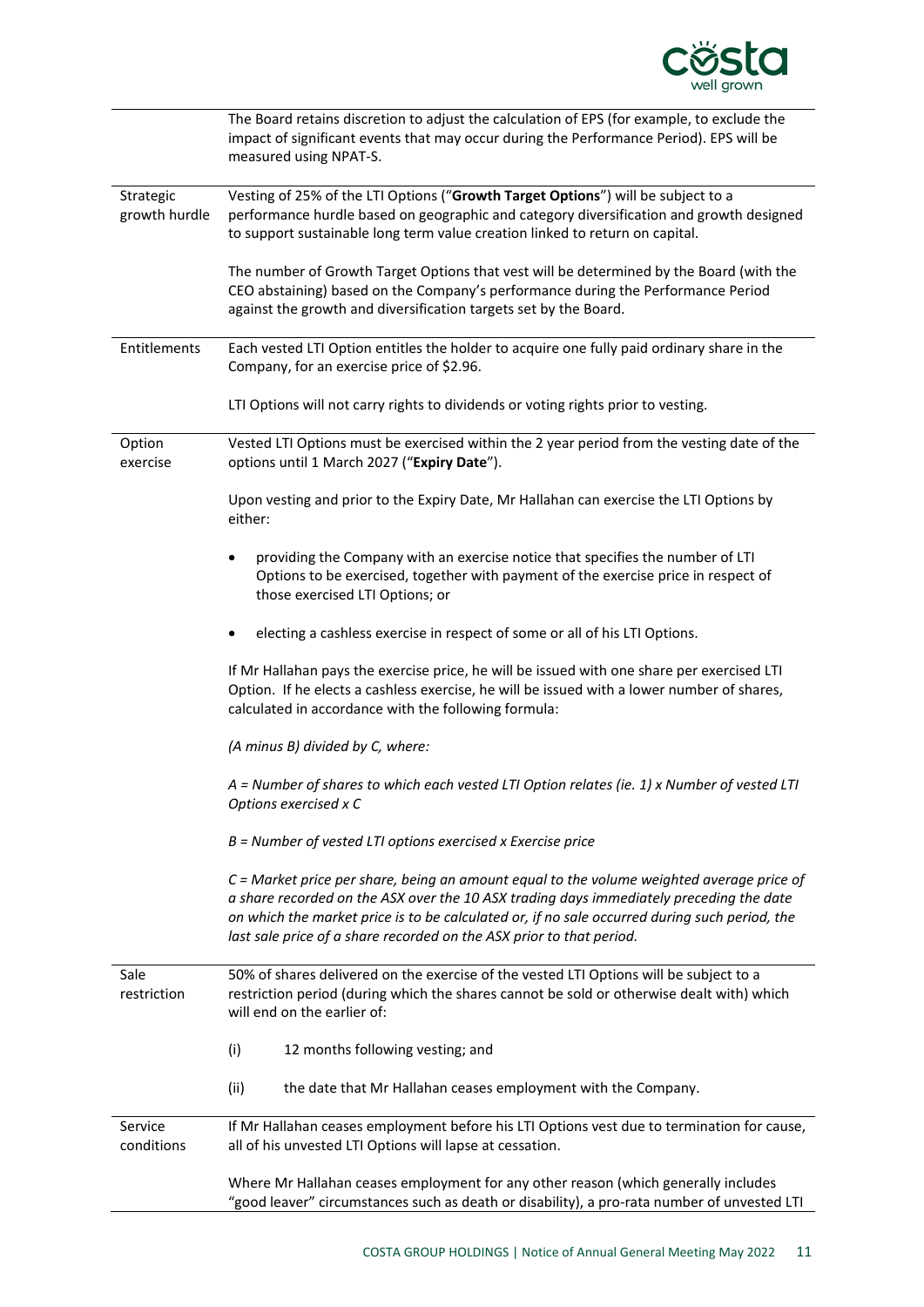

|                      | Options, based on the proportion of the Performance Period served (or a lesser number of<br>LTI Options determined by the Board, which may be zero) will generally continue on-foot<br>and be tested at the end of the original vesting date against the relevant performance<br>conditions. However, the Board has discretion to apply any other treatment that it deems<br>appropriate in the circumstances. |
|----------------------|----------------------------------------------------------------------------------------------------------------------------------------------------------------------------------------------------------------------------------------------------------------------------------------------------------------------------------------------------------------------------------------------------------------|
| Change of<br>Control | The Board has discretion to determine an appropriate treatment for unvested and/or<br>vested, but unexercised, LTI Options.                                                                                                                                                                                                                                                                                    |
| Clawback             | The Board has the discretion to clawback unvested and/or vested, but unexercised, LTI<br>Options in the case of fraud, gross misconduct and other prescribed circumstances.                                                                                                                                                                                                                                    |

#### **Maximum value of STI Performance Rights and LTI Options that Mr Hallahan may receive – Items 7 and 8**

| Plan                         | <b>Maximum number and value of securities</b>                                                                                                                                                                                                                                                                                                                                                                                                                                                                                                                                              |
|------------------------------|--------------------------------------------------------------------------------------------------------------------------------------------------------------------------------------------------------------------------------------------------------------------------------------------------------------------------------------------------------------------------------------------------------------------------------------------------------------------------------------------------------------------------------------------------------------------------------------------|
| CY <sub>22</sub> STI<br>Plan | The maximum value of the STI Performance Rights that Mr Hallahan may receive in respect<br>of CY22 will be STI Performance Rights with a value equal to \$202,300 (being one third of his<br>maximum STI award).                                                                                                                                                                                                                                                                                                                                                                           |
|                              | The exact number of STI Performance Rights that Mr Hallahan will be entitled to receive will<br>be determined by dividing the dollar value of the deferred component of Mr Hallahan's STI<br>award by the volume weighted average price of an ordinary fully paid share in the capital of<br>the Company over a period of 5 ASX trading days commencing on the day on which the<br>Company's CY22 results are released or if no sale occurred during such period, the last sale<br>price of an ordinary fully paid share in the capital of the Company on the ASX prior to that<br>period. |
| CY <sub>22</sub> LTI<br>Plan | Under the CY22 LTI Plan, Mr Hallahan is entitled to receive LTI Options valued at \$303,450 <sup>4</sup> ,<br>being 35% of his total fixed remuneration for CY22.<br>Based on an independent valuation conducted by Ernst & Young, which valued each LTI                                                                                                                                                                                                                                                                                                                                   |
|                              | Option at \$0.89, Mr Hallahan is entitled to receive 340,955 LTI Options under the CY22 LTI<br>Plan.                                                                                                                                                                                                                                                                                                                                                                                                                                                                                       |

# **Price payable for the STI Performance Rights and LTI Options – Items 7 and 8**

 $\overline{a}$ 

No monetary payment will be payable by Mr Hallahan in connection with the grant or vesting of the STI Performance Rights or LTI Options.

# **Eligibility to participate in the CY22 STI Plan and CY22 LTI Plan – Items 7 and 8**

Mr Hallahan, as a director of the Company, is a person referred to in ASX Listing Rule 10.14 and is the only person referred to in ASX Listing Rule 10.14 who is eligible to participate in the CY22 STI Plan and the CY22 LTI Plan.

# **Date by which CY22 STI Performance Rights and LTI Options will be granted – Items 7 and 8**

If the resolution in Item 7 is approved at the AGM, the CY22 STI Performance Rights will, unless otherwise determined by the Board and subject to the satisfaction of the relevant performance milestones, be granted to Mr Hallahan shortly following the determination of his final CY22 STI award which will occur following the release of the Company's CY22 annual results. In any event, any STI Performance Rights will be issued within 12 months after the date of the AGM. If shareholders do not approve the resolution in Item 7 at the AGM, it is intended that all of Mr Hallahan's CY22 STI award will be provided in cash.

If the resolution in Item 8 is approved at the AGM, the CY22 LTI Options will, unless otherwise determined by the Board, be granted to Mr Hallahan shortly following the AGM and in any

<span id="page-11-0"></span> <sup>4</sup> *Total value of options to be issued to Mr Hallahan as part of the CY22 LTI Plan, as at the date that the options were approved by the Board being 21 February 2022.*